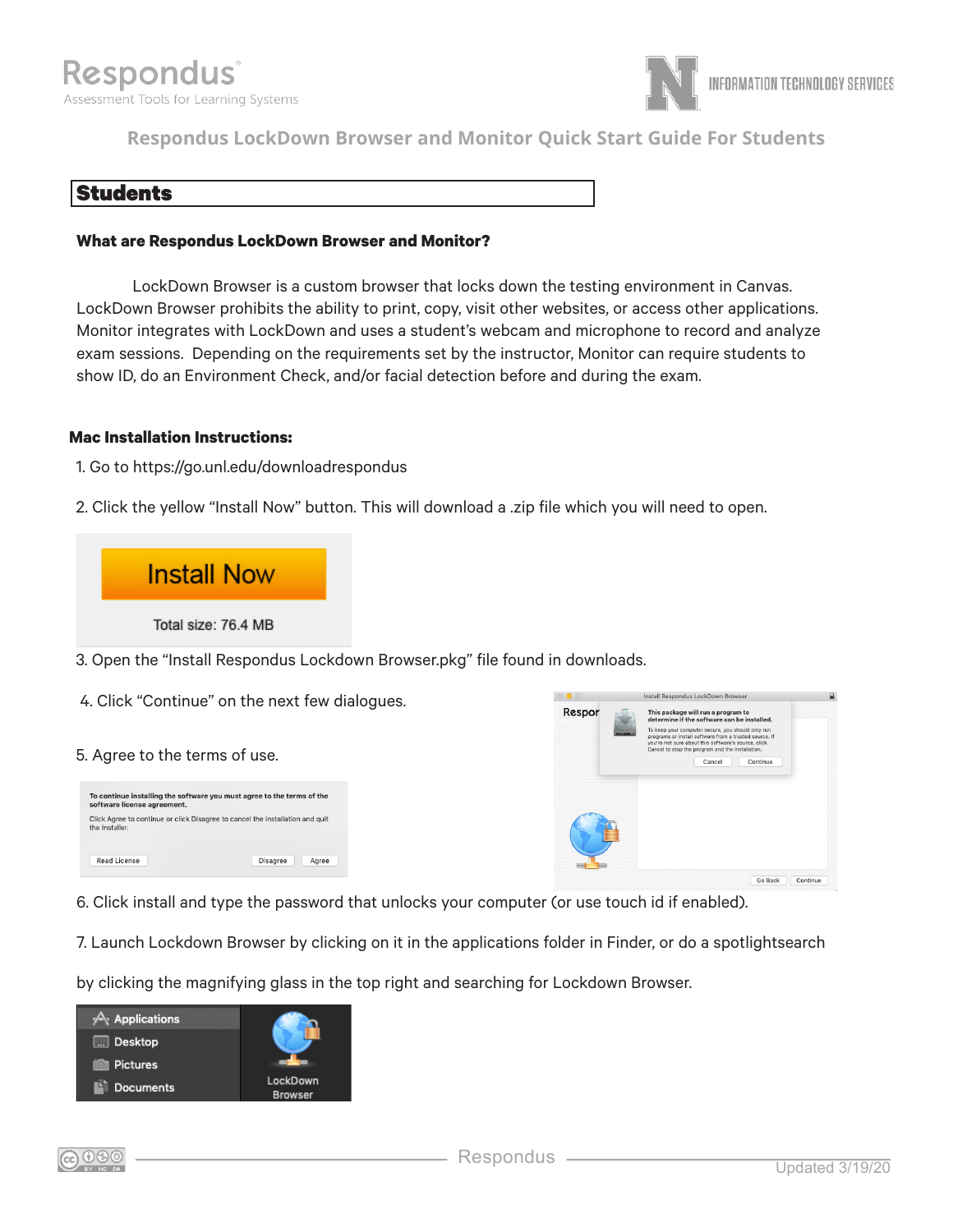## **Windows installation instructions:**

- 1. Go to https://go.unl.edu/downloadrespondus.
- 2. Click the yellow "Install Now" button. This will download an .exe file which you will need to open.
- 3. Open LockDownBrowser.exe downloaded file. This should be in the downloads folder in windows file

explorer.

4. Allow the app to make changes.

| <b>User Account Control</b>                                                     |  |
|---------------------------------------------------------------------------------|--|
| Do you want to allow this app to make<br>changes to your device?                |  |
| LockDown Browser                                                                |  |
| Verified publisher: Respondus, Inc.<br>File origin: Hard drive on this computer |  |
| Show more details                                                               |  |
| Yes<br>No                                                                       |  |
|                                                                                 |  |

5. Follow the prompts in the Installation Wizard and agree to the terms of use. It should say install

complete if successfully installed.



6. Launch LockDown Browser by searching for it in the start menu in the bottom left corner of the

screen.